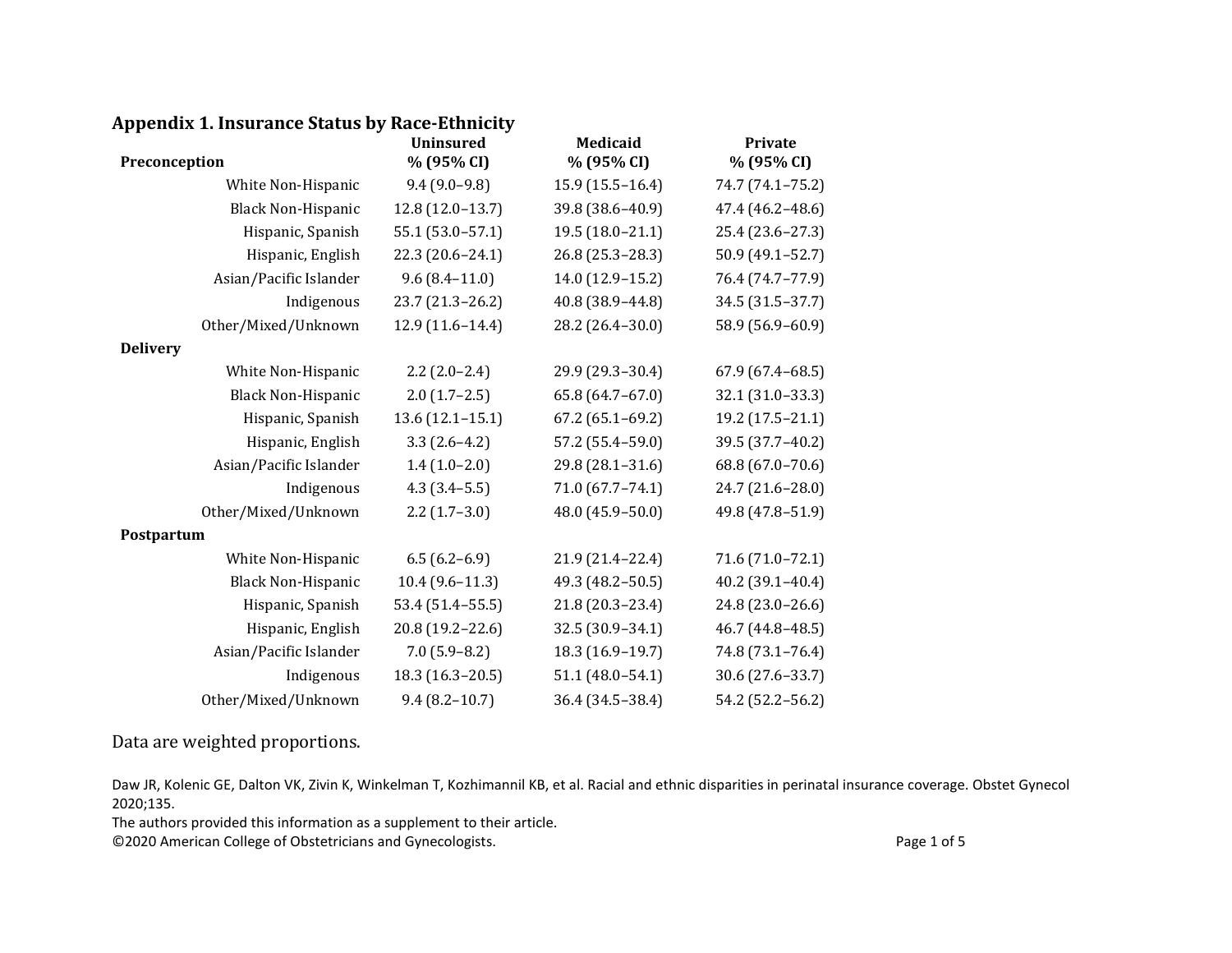## **Appendix 2. Insurance Continuity by Race-Ethnicity**

| Continuously<br><b>Insured</b><br>% (95% CI) | <b>Any Private-</b><br>Medicaid<br><b>Discontinuity</b><br>% (95% CI) | <b>Any Insured-</b><br><b>Uninsured</b><br><b>Discontinuity</b><br>% (95% CI) | Continuously<br><b>Uninsured</b><br>% (95% CI) |
|----------------------------------------------|-----------------------------------------------------------------------|-------------------------------------------------------------------------------|------------------------------------------------|
| 75.3 (74.7-75.8)                             | $11.6(11.2 - 12.0)$                                                   | $12.4(12.0-12.9)$                                                             | $0.7(0.6-0.8)$                                 |
| 55.4 (54.2–56.6)                             | 24.9 (23.8-25.9)                                                      | 19.2 (18.2-20.2)                                                              | $0.5(0.4-0.8)$                                 |
| $20.5(18.9 - 22.2)$                          | $11.9(10.7-13.3)$                                                     | $59.0(57.0-61.1)$                                                             | $8.5(7.3-9.9)$                                 |
| $50.7(48.9 - 52.5)$                          | 18.8 (17.5-20.2)                                                      | 28.9 (27.2-30.8)                                                              | $1.5(1.0-2.2)$                                 |
| 75.5 (73.7–77.2)                             | $11.2(10.1-12.5)$                                                     | $12.9(11.6 - 14.5)$                                                           | $0.3(0.2-0.6)$                                 |
| 49.9 (46.8–53.0)                             | $17.3(15.0-19.8)$                                                     | 31.5 (28.9-34.2)                                                              | $1.3(0.8-2.2)$                                 |
| $65.1(63.0-67.0)$                            | 18.1 (16.5-19.8)                                                      | $15.9(14.5 - 17.5)$                                                           | $0.9(0.5-1.5)$                                 |
|                                              |                                                                       |                                                                               |                                                |

Data are weighted proportions.

Daw JR, Kolenic GE, Dalton VK, Zivin K, Winkelman T, Kozhimannil KB, et al. Racial and ethnic disparities in perinatal insurance coverage. Obstet Gynecol 2020;135.

The authors provided this information as a supplement to their article.

©2020 American College of Obstetricians and Gynecologists. Page 2 of 5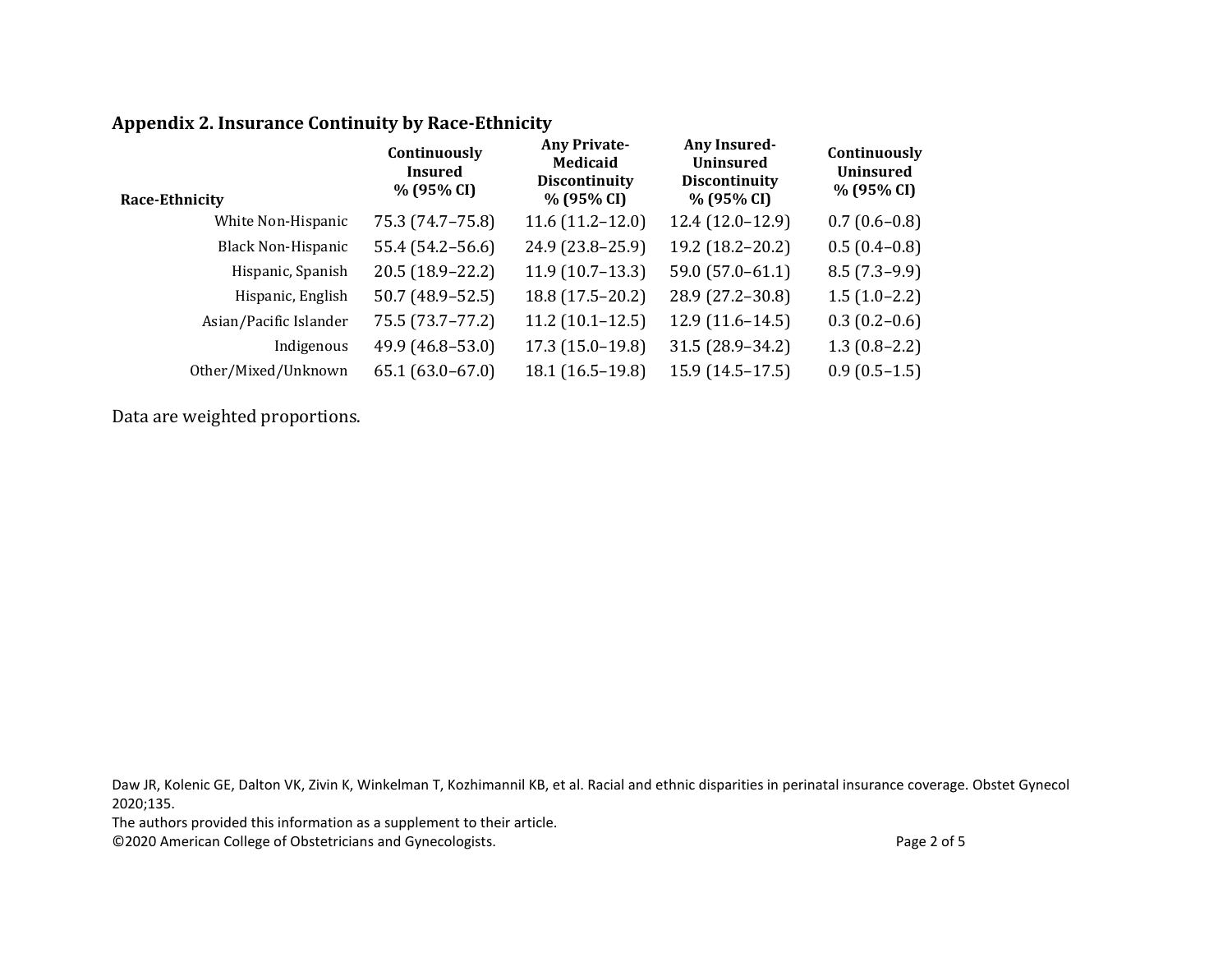

## **Appendix 3. Any uninsurance from preconception to postpartum by race-ethnicity and state.**

Data are weighted proportions. Error bars represent 95% confidence intervals. Estimates for states with less than 30 respondents for a given race-ethnicity category not shown.

Daw JR, Kolenic GE, Dalton VK, Zivin K, Winkelman T, Kozhimannil KB, et al. Racial and ethnic disparities in perinatal insurance coverage. Obstet Gynecol 2020;135.

The authors provided this information as a supplement to their article.

©2020 American College of Obstetricians and Gynecologists. Page 3 of 5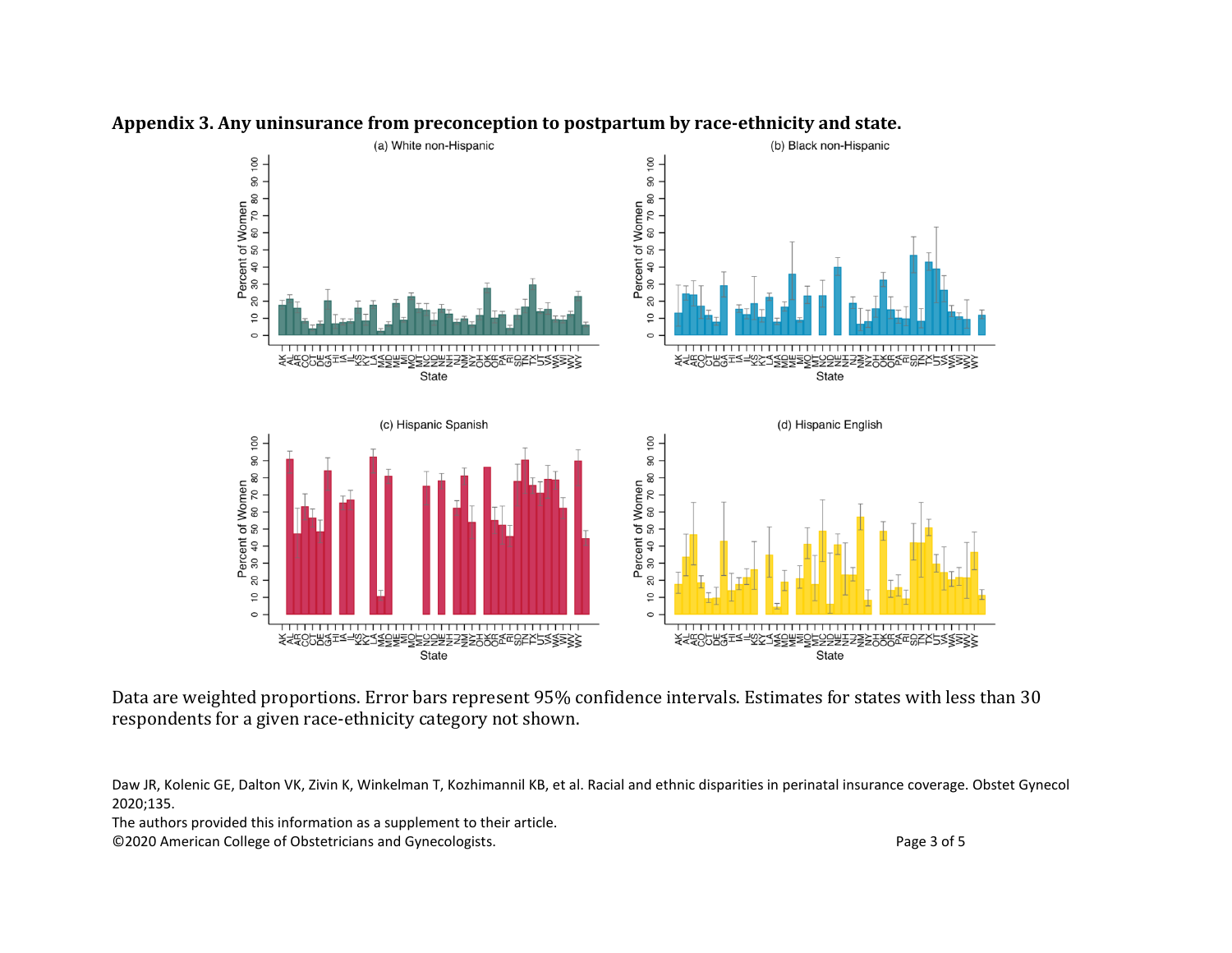|                                                |                           | Preconception                        |                                               |               | <b>Delivery</b>                      |                                               |         | Postpartum                           |                                               |         |
|------------------------------------------------|---------------------------|--------------------------------------|-----------------------------------------------|---------------|--------------------------------------|-----------------------------------------------|---------|--------------------------------------|-----------------------------------------------|---------|
| Household<br>Income<br>$(%$ FPL <sup>†</sup> ) | <b>Race-Ethnicity</b>     | Predicted<br>Probability<br>(95% CI) | Average<br>Marginal<br>Difference<br>(95% CI) | $P-$<br>Value | Predicted<br>Probability<br>(95% CI) | Average<br>Marginal<br>Difference<br>(95% CI) | P-Value | Predicted<br>Probability<br>(95% CI) | Average<br>Marginal<br>Difference<br>(95% CI) | P-Value |
| $\leq 138\%$                                   | White Non-Hispanic        | 19.1 (17.9-20.2)                     | Ref                                           | Ref           | $2.3(1.8-2.7)$                       | Ref                                           | Ref     | 13.9 (12.9-15.0)                     | Ref                                           | Ref     |
|                                                | <b>Black Non-Hispanic</b> | $12.9(11.7-14.1)$                    | $-6.1$ $(-7.6 - -4.6)$                        | < 0.001       | $2.3(1.6-3.0)$                       | $0.0$ ( $-0.7-0.8$ )                          | 0.94    | $11.0(9.8-12.2)$                     | $-2.9$ $(-4.3 - 1.4)$                         | < 0.001 |
|                                                | Hispanic, Spanish         | 50.7 (47.7-53.7)                     | 31.7 (28.4-34.9)                              | < 0.001       | $7.9(6.4-9.4)$                       | $5.6(4.1 - 7.2)$                              | < 0.001 | 45.4 (42.3-48.5)                     | 31.4 (28.2-34.7)                              | < 0.001 |
|                                                | Hispanic, English         | 26.9 (24.4-29.5)                     | $7.9(5.2 - 10.6)$                             | < 0.001       | $3.1(2.0-4.2)$                       | $0.8(-0.3-2.0)$                               | 0.168   | 22.9 (20.5-25.3)                     | $9.0(6.4 - 11.5)$                             | < 0.001 |
|                                                | Asian/Pacific Islander    | 24.8 (20.8-28.8)                     | $5.6(1.6-9.9)$                                | 0.007         | $2.5(1.0-4.0)$                       | $0.3$ ( $-1.3-1.8$ )                          | 0.754   | 19.4 (15.7-23.1)                     | $5.5(1.6-9.3)$                                | 0.005   |
|                                                | Indigenous                | 22.7 (19.2-26.2)                     | $3.7(0.2 - 7.2)$                              | 0.041         | $2.8(1.7-4.0)$                       | $0.6$ ( $-0.6-1.7$ )                          | 0.351   | 14.8 (12.3-17.4)                     | $0.9$ ( $-1.7-3.5$ )                          | 0.488   |
|                                                | Other/Mixed/Unknown       | 19.6 (16.8-22.3)                     | $0.5$ (-2.4-3.5)                              | 0.711         | $3.0(1.6-4.4)$                       | $7.0(-0.7-2.1)$                               | 0.335   | $16.7(14.1-19.3)$                    | $2.8(0.1-5.5)$                                | 0.044   |
| 139-199%                                       | White Non-Hispanic        | $16.5(15.0-18.1)$                    | Ref                                           | Ref           | $3.2(2.4-4.0)$                       | Ref                                           | Ref     | $12.1(10.7-13.5)$                    | Ref                                           | Ref     |
|                                                | <b>Black Non-Hispanic</b> | $12.2(9.9-14.6)$                     | $-4.3$ $(-7.1 - -1.4)$                        | 0.003         | $2.1(0.9-3.4)$                       | $-1.1$ ( $-2.5-0.4$ )                         | 0.145   | $11.3(8.8-13.9)$                     | $-0.8$ ( $-3.6-2.1$ )                         | 0.602   |
|                                                | Hispanic, Spanish         | 37.0 (30.5-43.4)                     | $20.4(13.7-27.1)$                             | < 0.001       | $7.7(4.3-11.1)$                      | $4.5(1.0-8.0)$                                | 0.013   | 38.0 (31.6-44.4)                     | 25.9 (13.3-32.5)                              | < 0.001 |
|                                                | Hispanic, English         | 20.5 (16.3-24.7)                     | $4.0(0.50-8.4)$                               | 0.081         | $1.8(0.8-2.7)$                       | $-1.4$ $(-2.7 - -0.2)$                        | 0.021   | $17.0(13.0-21.0)$                    | $4.9(0.7-9.2)$                                | 0.023   |
|                                                | Asian/Pacific Islander    | 23.8 (15.8-31.8)                     | $7.3(0.9-15.4)$                               | 0.080         | $1.8(0.6-3.0)$                       | $-1.4$ $(-2.8-0.0)$                           | 0.052   | 14.3 (8.2-20.4)                      | $2.2$ (-4.1-8.5)                              | 0.491   |
|                                                | Indigenous                | 14.9 (9.9-20.0)                      | $-1.6$ ( $-6.8-3.7$ )                         | 0.553         | $4.2(1.2-7.2)$                       | $1.0$ ( $-2.1-4.0$ )                          | 0.525   | $13.2$ (8.2-18.2)                    | $1.1$ ( $-4.1-6.3$ )                          | 0.669   |
|                                                | Other/Mixed/Unknown       | $14.0(9.4 - 18.5)$                   | $-2.5$ $(-7.3 - 2.3)$                         | 0.304         | $2.9(0.7-5.0)$                       | $-0.3$ $(-2.6 - 2.0)$                         | 0.786   | $11.7(7.1 - 16.4)$                   | $-0.3$ ( $-5.2-4.5$ )                         | 0.890   |
| 200-399%                                       | White Non-Hispanic        | $6.6(5.9-7.3)$                       | Ref                                           | Ref           | $3.1(2.6-3.7)$                       | Ref                                           | Ref     | $5.0(4.3-5.6)$                       | Ref                                           | Ref     |
|                                                | <b>Black Non-Hispanic</b> | $6.2$ (4.7-7.8)                      | $-0.4$ $(-2.0-1.3)$                           | 0.670         | $2.4(0.9-4.0)$                       | $-0.7$ $(-2.3 - 0.9)$                         | 0.394   | $7.0(5.2 - 8.9)$                     | $2.1(0.1-4.0)$                                | 0.041   |
|                                                | Hispanic, Spanish         | 21.4 (14.8-28.0)                     | $14.8(8.1 - 21.5)$                            | < 0.001       | $2.3(0.0-4.6)$                       | $-0.8$ $(-3.2 - 1.5)$                         | 0.498   | 15.4 (10.0-20.8)                     | $10.4(5.0-15.8)$                              | < 0.001 |
|                                                | Hispanic, English         | $10.0$ (7.5, 12.5)                   | $3.4(0.8-6.0)$                                | 0.012         | $3.5(1.8-5.2)$                       | $0.4$ ( $-1.4-2.2$ )                          | 0.684   | $10.1(7.5-12.7)$                     | $5.1(2.4 - 7.8)$                              | < 0.001 |
|                                                | Asian/Pacific Islander    | 7.1(4.7, 9.6)                        | $0.5$ (-2.0-3.0)                              | 0.675         | $1.0(0.1-2.0)$                       | $-2.1$ $(-3.2 - -1.0)$                        | < 0.001 | $3.6(10.1 - 21.0)$                   | $-1.4$ ( $-3.2-0.5$ )                         | 0.15    |
|                                                | Indigenous                | 18.3 (12.5, 24.1)                    | $11.7(5.9-17.5)$                              | < 0.001       | $9.4(4.8-13.9)$                      | $6.3(1.7-10.8)$                               | 0.007   | $15.6(10.1 - 21.0)$                  | $10.6(5.1 - 16.1)$                            | < 0.001 |
|                                                | Other/Mixed/Unknown       | 9.0(6.5, 11.5)                       | $2.4$ ( $-0.2 - 5.0$ )                        | 0.076         | $4.1(1.8-5.3)$                       | $0.9$ ( $-1.4-3.3$ )                          | 0.431   | $6.2$ (4.0-8.4)                      | $1.2$ ( $-1.0-3.5$ )                          | 0.289   |
| $>400\%$                                       | White Non-Hispanic        | $1.5(1.2-1.9)$                       | Ref                                           | Ref           | $1.2(0.7-1.4)$                       | Ref                                           | Ref     | $0.9(0.7-1.2)$                       | Ref                                           | Ref     |

## **Appendix 4. Adjusted Predicted Probabilities of Uninsurance and Average Marginal Differences by Time Period: Race–Ethnicity and Household Income**

Daw JR, Kolenic GE, Dalton VK, Zivin K, Winkelman T, Kozhimannil KB, et al. Racial and ethnic disparities in perinatal insurance coverage. Obstet Gynecol 2020;135.

The authors provided this information as a supplement to their article.

©2020 American College of Obstetricians and Gynecologists. Page 4 of 5